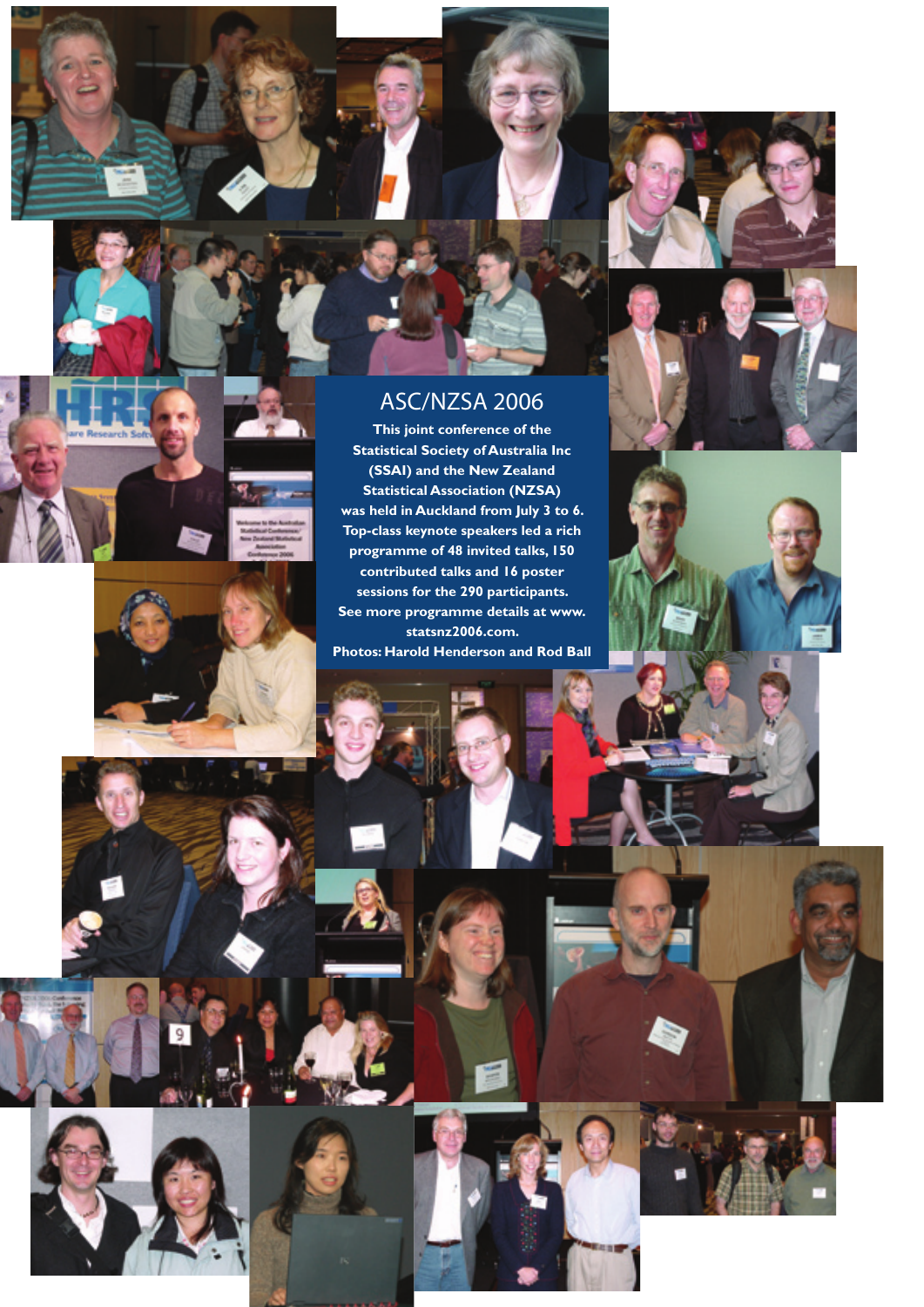

**At first glance, a connection between Scottish Country Dancing and complex mathematics is not immediately obvious. Anna Meyer investigates.**

Developed in the 18th century, Scottish<br>Country Dancing is believed to be derived from English country dancing, brought to Scotland by the gentry who had enjoyed it while on holiday. In this social form of dance that predates modern ballroom dancing, groups of couples follow precise, progressive footwork patterns, accompanied by different types of music.

In a classic example of the subtle relationship between maths and art, Rod Downey, a Professor of Mathematics at Victoria University and the first Maclaurin Fellow of the NZIMA, uses his mathematical work as inspiration for the dances he writes and performs as part of his favourite hobby.

Professor Downey's research involves understanding algorithmic processes, a discipline that has applications in many areas, particularly computer science. "An algorithm is a recipe for doing something," he explains. "There are a lot of theorems you can prove, but if you want to implement them in some form, say on a computer, you need an algorithm, so the computer can execute them in little steps. For example, when you turn your computer on, sitting behind there are algorithms. I guess you could call it on the borderline between mathematics and computer science."

Look closer, and it becomes clear that Scottish country dances bear a striking resemblance to algorithms – indeed, to mathematics as a whole. Dances are written as a series of logical steps that participants must follow sequentially, and numbers are everywhere – in the number of couples, the precise formations they dance, and how the dance steps relate to the timing of the music.

"When you devise dances, you have to think about things moving in space, visualise what's going on," Professor Downey explains. "With a lot of the mathematics I do, you have to do the same kind of thing. I do phrasing and patterns in dances rather similarly to doing proofs – it's just that it's a little bit easier." Mathematicians, he believes, actually make

some of the best choreographers. "It's noticeable that a lot of the best dance devisors down through the years have actually been mathematicians. For example, Hugh Foss was one of the original devisors of modern dances, and he was a well-known mathematician who worked at Bletchley Park, decoding."

Professor Downey began dancing on the suggestion of his wife, Kristin, who had learned the hobby while living in Singapore. "I played a lot of sport when I was young, and I kept on getting injured, so my wife said "why don't you come along and see what it's like?" I went along and I liked it."

Now a qualified teacher, he has written a book of new dances, The Cane Toad Collection, and is working on a second one. Dance titles that include They Stole My Wife From Me Last Night, Jill's Dental Jig, and Buttermilk Falls, reflect the fact that the dances are full of personality and interest. When not at work or involved in dancing, Professor Downey can often be found indulging in his other favourite hobby – surfing at Makara Point or in the Wairarapa. This, however, does not have a maths basis. "That's purely just for pleasure," he says.

4-6 December 2006, Hamilton **NZ Mathematics Colloquium**  Contact: Stephen Joe, Mathematics Department, University of Waikato, stephenj@math.waikato.ac.nz

8-13 January 2007, Bay of Islands **NZIMA Summer Workshop on partial differential equations: Analysis, applications and inverse problems** www.math.auckland.ac.nz/ ~fox/SummerWorkshop.html

28 January to 1 February, Fremantle, WA **ANZIAM 2007, annual conference of the professional association for industrial and applied mathematics in Australia and New Zealand** www.anziam07.murdoch.edu.au/



**Robert Downey Photo: Myles Herschell, drawn from Revisioning Science, a photo-essay project developed by Massey University and funded by the Government's Science and Technology Promotion Fund.**

**Black holes are where God divided by zero.** *Steven Wright*

## **MATHEMATICAL EVENTS**

29 January to 2 February, Fiji **SPM07 Second South Pacific Conference on Mathematics** www.riemann.usp.ac.fj/~spcm07/

5-9 February, Wollongong, NSW, Australia **MISG-07 Mathematics-in-Industry Study Group 2007 \*** Cost reduction for NZ students affiliated with the NZIMA\* www.misg.math.uow.edu.au/

16-20 April, Hanmer Springs **NZIMA Programme Workshop on Modelling Invasive Species and Weed Impact**

www.math.canterbury.ac.nz/bio/NZIMA/